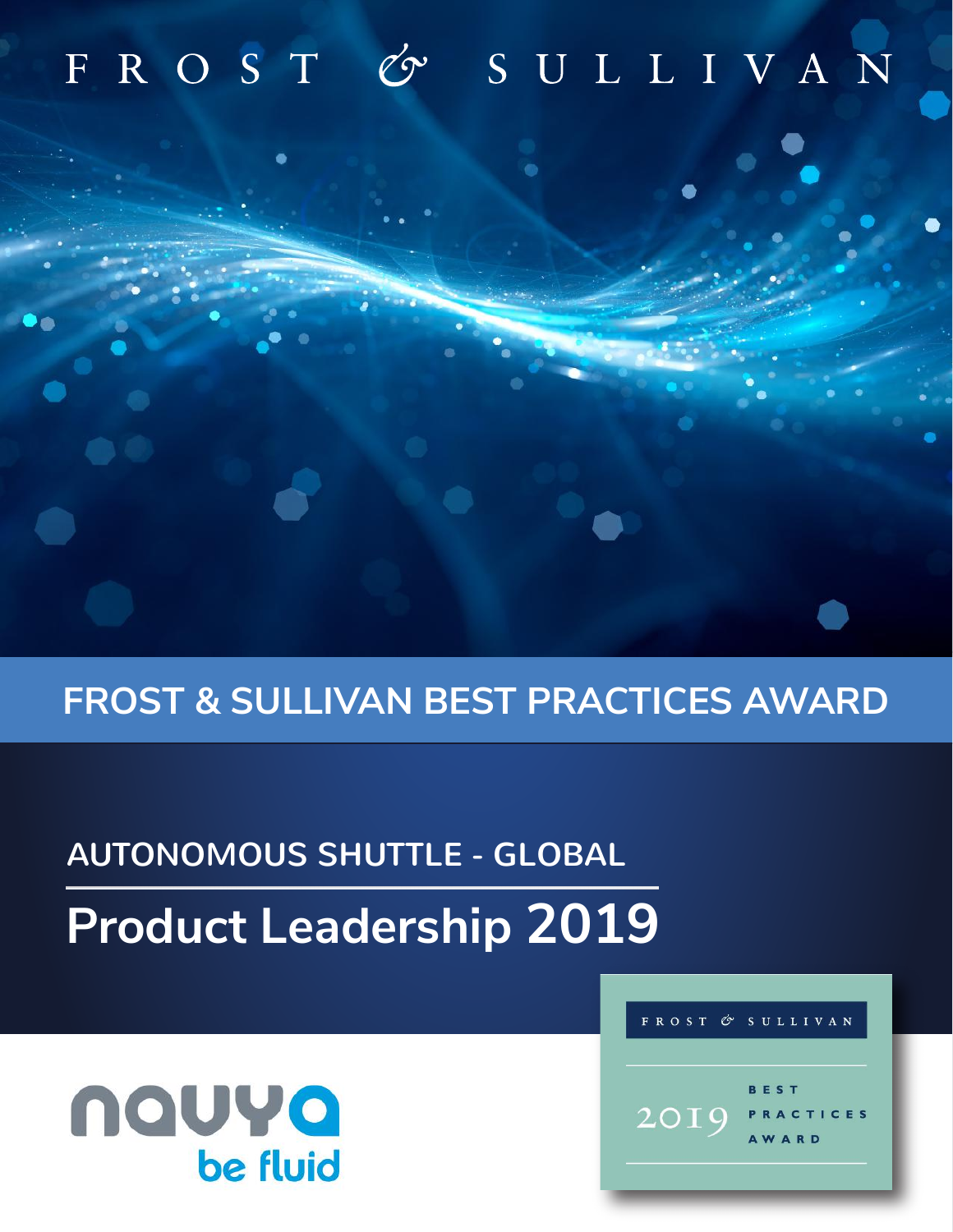## **Contents**

| Best Practices Recognition: 10 Steps to Researching, Identifying, and Recognizing Best |
|----------------------------------------------------------------------------------------|
| The Intersection between 360-Degree Research and Best Practices Awards9                |
|                                                                                        |
|                                                                                        |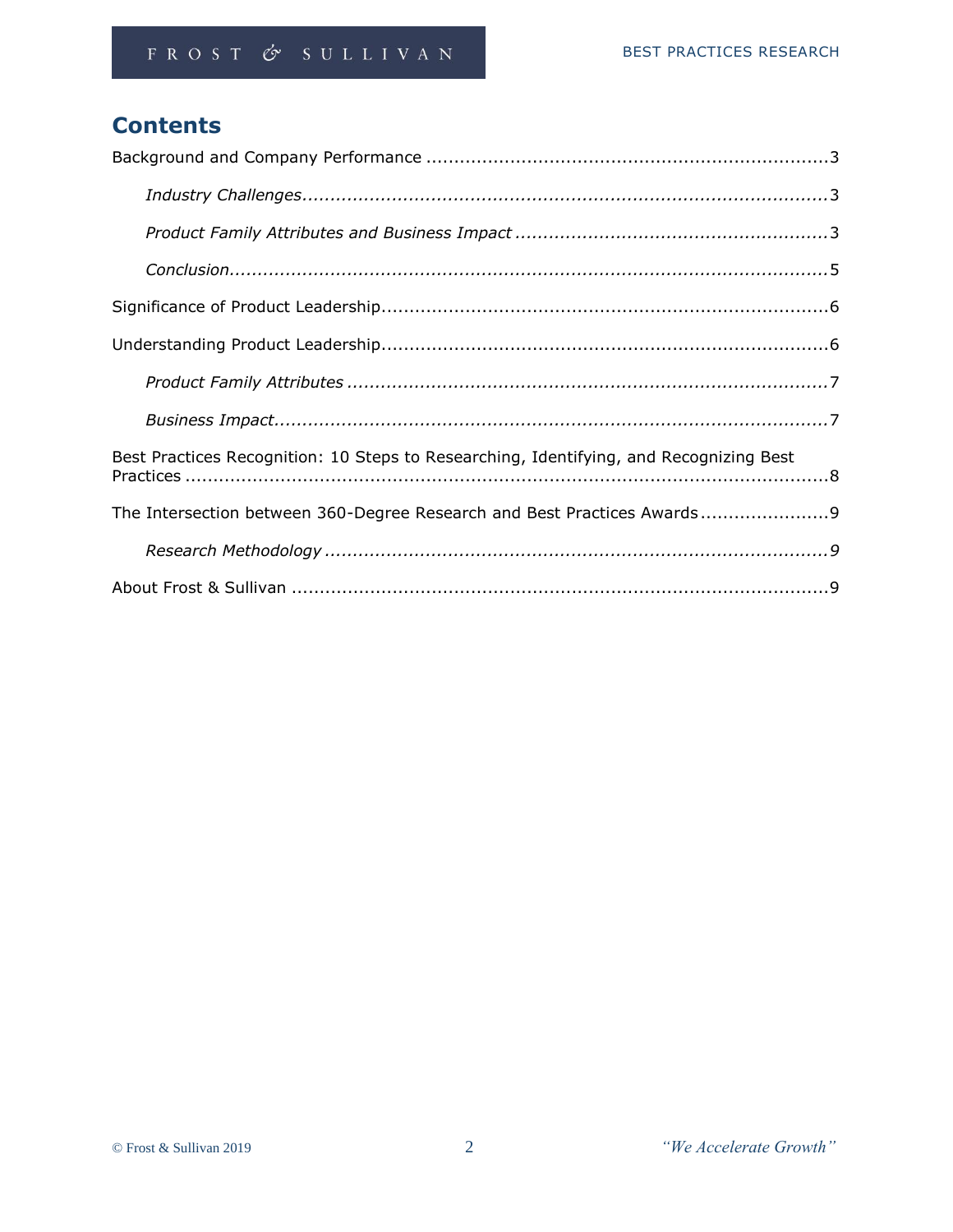## **Background and Company Performance**

## *Industry Challenges*

The global autonomous shuttle industry faces a bevy of challenges before reaching commercial viability, and autonomous developers must pass stringent vehicle testing, software testing, and regulatory hurdles before selling their services in the United States and worldwide. In addition, city authorities must invest in smart infrastructure that can communicate with autonomous vehicles and charge electric batteries. Overcoming these hurdles demands significant investment from public and private entities as well as millions of miles of on-road and simulated testing before autonomous shuttle companies can profit from core services.

Developers need to find other ways to monetize or stay afloat as they test and improve systems. Additionally, autonomous vehicle developers must familiarize consumers with their technology and services. Many riders are apprehensive to relinquish complete control to autonomous systems; therefore, developers must incur costs by demonstrating their services for free. Proper education and positive testing are imperative to the successful and sustainable rollout of autonomous shuttles.

Once regulatory obstacles have been passed and public trust earned, autonomous vehicles have the potential to remedy major urban pain points. Although many years out from reality, autonomous shuttles will be a cornerstone of smart city design. Traffic and congestion can be greatly reduced with the proper infrastructure and autonomous services. Moreover, autonomous shuttles will be a central aspect of bourgeoning mobilityas-a-service companies. With more efficient routing and the removal of human drivers, these services can offer the absolute lowest prices to consumers, thereby reducing the cost of travel across nearly all modalities.

## *Product Family Attributes and Business Impact*

#### **Match to Needs**

France-based NAVYA began developing electric autonomous shuttles in 2014, and collaborators, clients, and city authorities appreciate NAVYA's ability to meet their hyperspecific needs. Collaborators seek reliable partners that can deliver autonomous services with a tested track record. Full vertical integration between all processes means complete control over all aspects of production and research and development (R&D), allowing NAVYA to create bespoke solutions for its clients, irrespective of use case or geography. Offering highly tailored offerings means that in each region in which NAVYA operates, complying with specific regulations is easier.

NAVYA fully tailors its products and offerings around the specific needs of each client or geography, which greatly accelerates the go-to market and commercial viability of its business models because less time is spent overcoming regulatory hurdles. In North America, NAVYA works closely with the National Highway Traffic Safety Administration (NHTSA) and Transport Canada to hasten regulatory compliance. Moreover, authorities in cities and municipalities desire mobility solutions that make better use of road space and infrastructure at a level of safety that is greater than with traditional public transit.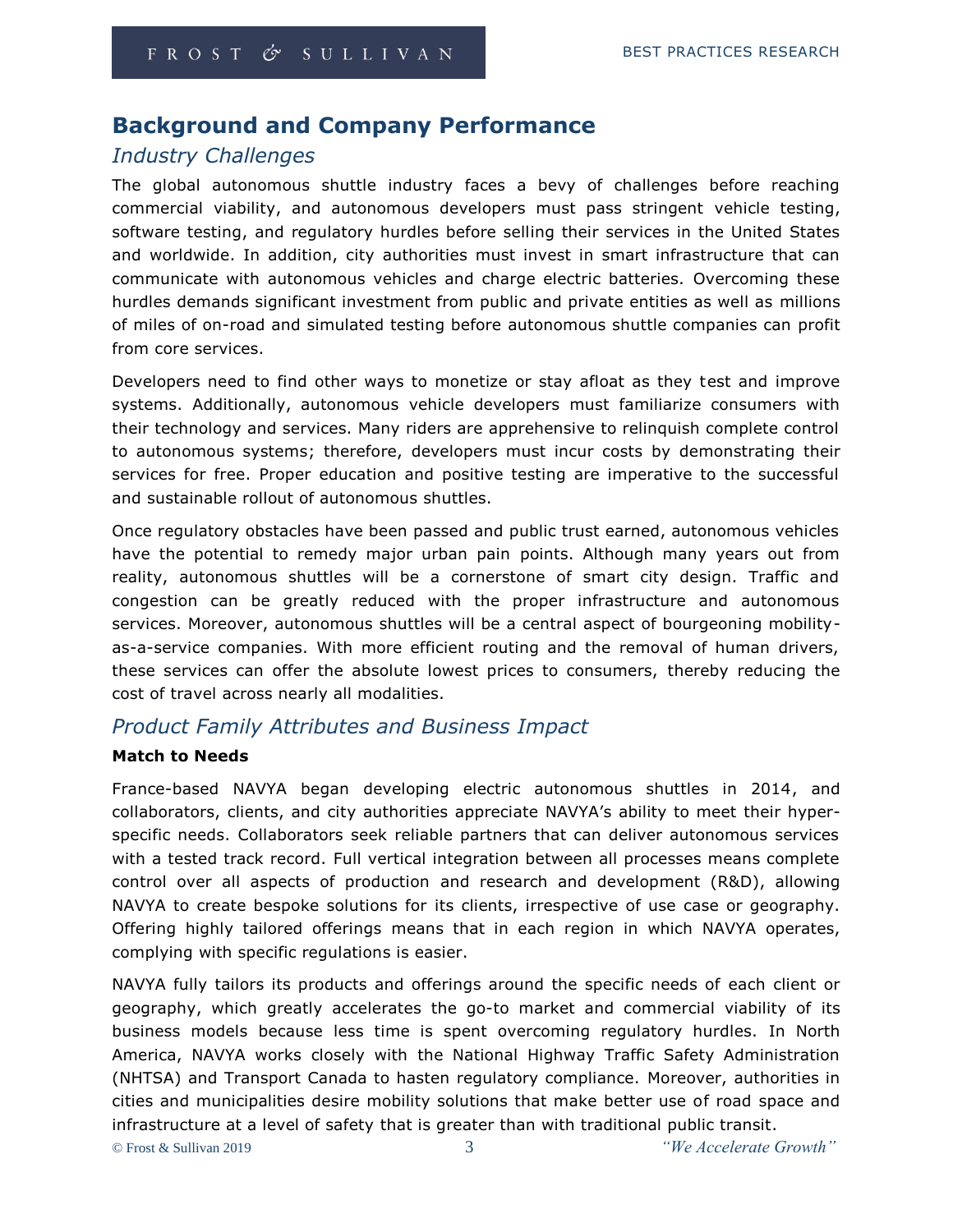#### **Reliability and Quality**

NAVYA's localization layers provide the most robust and accurate navigation in the market, between 2 and 3 centimeters (cm). Other participants in the autonomous market have localization ranges that are half as accurate, between 4 and 6 cm and up to 8 cm. NAVYA achieves this optimal navigation by using satellite technology to localize rather than cameras.

In severe weather and dynamic urban environments, NAVYA's level of accuracy and reliability provides a safer and more consistent autonomous driving experience. Moreover, when autonomous vehicles share the road with pedestrians, bikers, and other vehicles, this level of accuracy is an essential safety aspect that can prevent accidents while keeping traffic flowing. In terms of riders, reliability and quality are perceived, and NAVYA bolsters consumer confidence by launching public demonstrations. These pre-launch debuts have successfully increased consumer confidence by 30%, thus improving brand perception and the likelihood of commercial viability in the years to come.

#### **Product/Service Value**

NAVYA's vehicles are fully electric and thus require less maintenance than internal combustion engine (ICE) shuttles or first-mile/last-mile transportation options. Remote monitoring services further enhance the product quality because faults can be detected and avoided early through remote diagnostics. Remote monitoring services greatly reduce the cost of maintenance and allow service providers to maximize the lifespan of their vehicles. Furthermore, monitoring features allow for planned maintenance and service schedules that do not impede or slow route times.

#### **Design**

NAVYA stands out from competitors by making the most equitable autonomous shuttles on the market. One of the key aspects of these shuttles' autonomy is that they enable transportation for the hearing and sight impaired, elderly, and disabled. Surprisingly, accessibility is not standard in the global autonomous shuttle industry; therefore, this level of accessibility is a major differentiator in a space that draws competition from tech companies and OEMs that may treat accessibility features as an afterthought.

Committed to full accessibility, NAVYA's shuttles serve the disabled with fully automated wheelchair ramps (coming soon), the sight impaired with audible information, and the hearing impaired with detailed visual information. This accessibility is paramount for NAVYA in terms of offering comprehensive first-mile/last-mile support for public and private transportation.

#### **Growth Potential**

Autonomous development requires rigorous on-road and simulated testing. Rather than waiting to profit from commercial-ready autonomous services, which are hampered by strict regulations and testing, NAVYA has found new entry points to grow its profits while honing and improving its autonomous driving platform.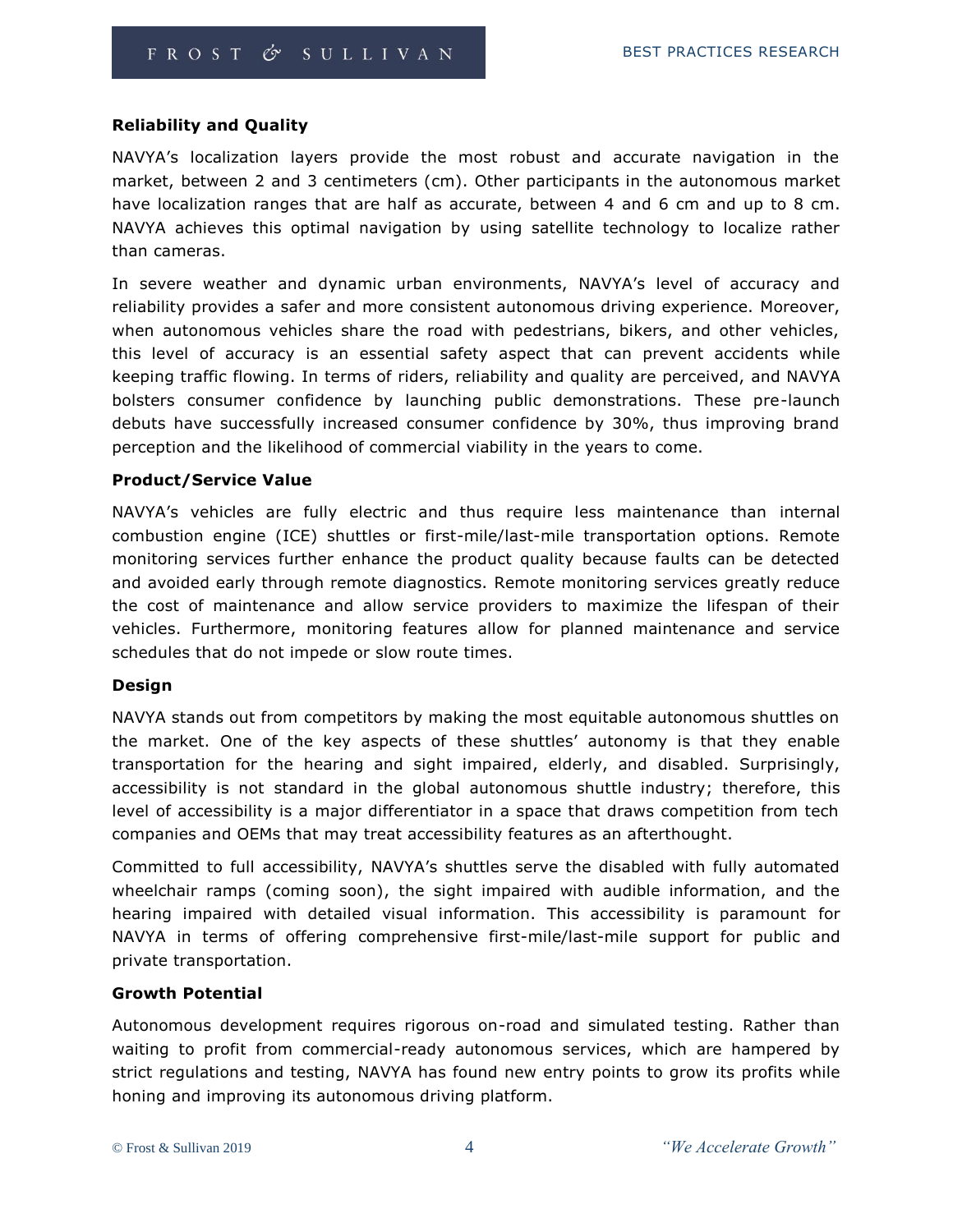In addition to shuttle services, NAVYA licenses its autonomous software to third parties enabling them to retrofit existing vehicles for fully autonomous operation in geofenced areas like airports and industrial sites for the movement of goods and people. This allows transport vehicles to become fully autonomous through retrofitting in geofenced areas. Although still a long-term goal, to preempt when autonomous shuttles will become commercially viable, NAVYA has launched a three-year partnership with Axa Insurance, from 2018 to 2021, to build comprehensive insurance policies. This partnership allows NAVYA to test trip-based use policies before the widespread use of its vehicles.

#### **Operational Efficiency**

NAVYA provides customers with dedicated, 24/7 customer service, including scheduling maintenance and providing service and software updates. In addition, clients using NAVYA's software or vehicles and cities in which the company's services operate have access to monthly reports that detail use parameters and vehicle efficiency, which can be tailored to share specific details as regularly as necessary.

This level of visibility is unmatched by competitors that often charge more for oversight or dedicated support teams. The operational efficiency provided by NAVYA's customer service allows clients to have complete oversight and control over their platforms, enabling smarter service, route, and maintenance planning.

#### *Conclusion*

NAVYA is an established market leader in the competitive autonomous shuttle space. While major participants, such as tech companies and OEMs, are working on developing a wide scope of offerings, NAVYA has focused its efforts on creating best-in-class autonomous shuttles for short-range transportation. Full vertical integration allows NAVYA to control every aspect of production and address clients' specific needs. Furthermore, working closely with NHTSA, Transport Canada, and other regulatory entities, NAVYA can adapt its products and services to meet specific legislations.

NAVYA has invested time and resources in proving to customers through public demonstrations that its shuttles are safe, resulting in an average 30% increase in consumer confidence. NAVYA's technology provides the highest level of localization accuracy by using satellites, and its shuttles provide accessible modes of transportation for the disabled, elderly, and sight/hearing impaired.

Moreover, partnerships, such as with insurance providers, bolster NAVYA's growth strategy and will allow it to be well positioned in the market once the technology becomes commercially viable in the United States and in the other countries. Licensing its autonomous technology and retrofitting existing vehicles in airports and industrial sites allow NAVYA to improve its platform more rapidly, thereby effectively reducing the time for new features and abilities to market.

With its strong overall performance, NAVYA has earned Frost & Sullivan's 2019 Product Leadership Award in the global autonomous shuttle industry.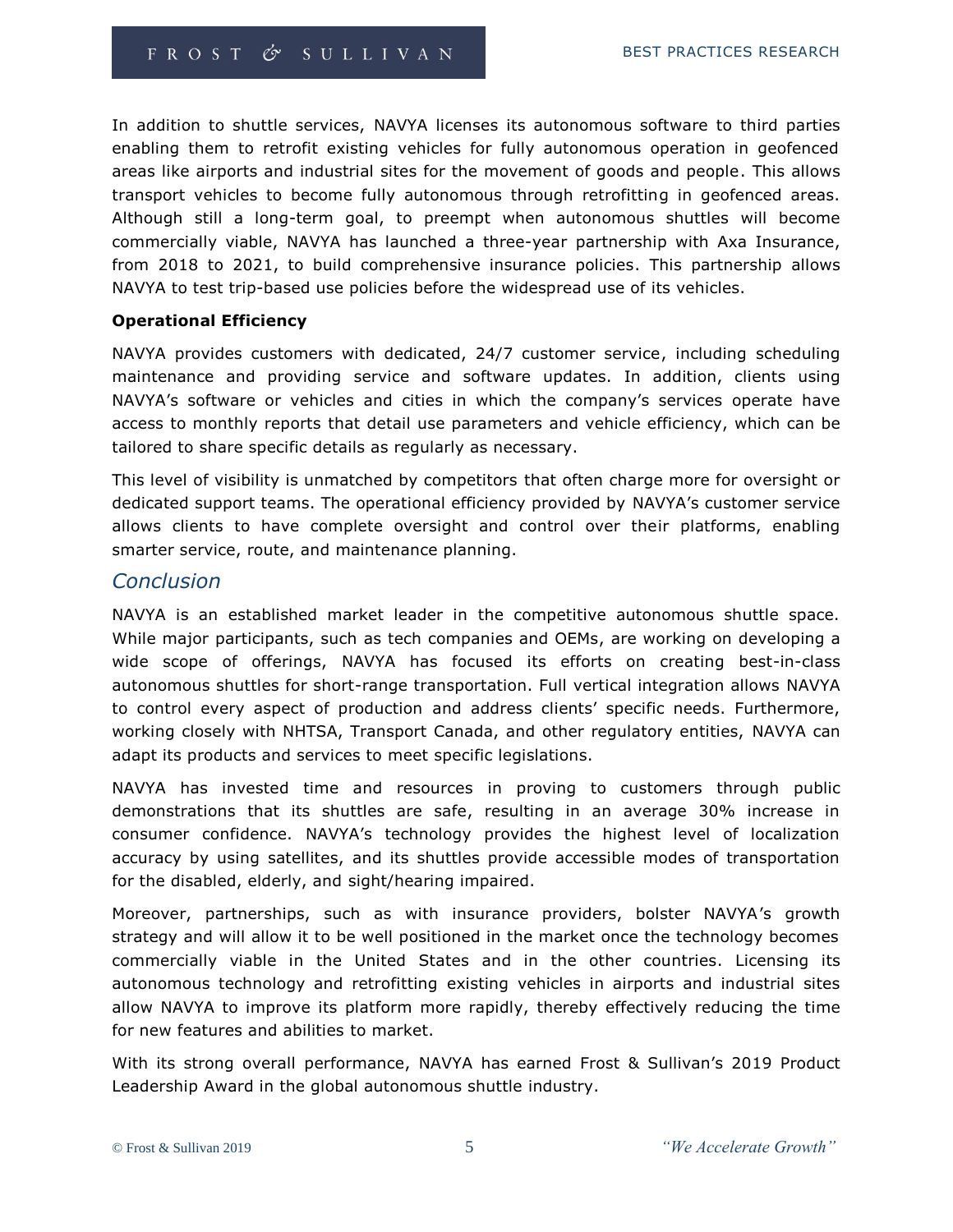## **Significance of Product Leadership**

Ultimately, growth in any organization depends on customers purchasing from a company and then making the decision to return time and again. A comprehensive product line filled with high-quality, value-driven options is the key to building an engaged customer base. To achieve and maintain product excellence, an organization must strive to be best in class in three key areas: understanding demand, nurturing the brand, and differentiating from the competition.



## **Understanding Product Leadership**

Demand forecasting, branding, and differentiating all play critical roles in finding growth opportunities for your product line. This three-fold focus, however, must be complemented by an equally rigorous focus on pursuing those opportunities to a best-in-class standard. Customer communication, customer feedback, pricing, and competitor actions must all be managed and monitored for ongoing success. If an organization can successfully parlay product excellence into positive business impact, market share will inevitably increase.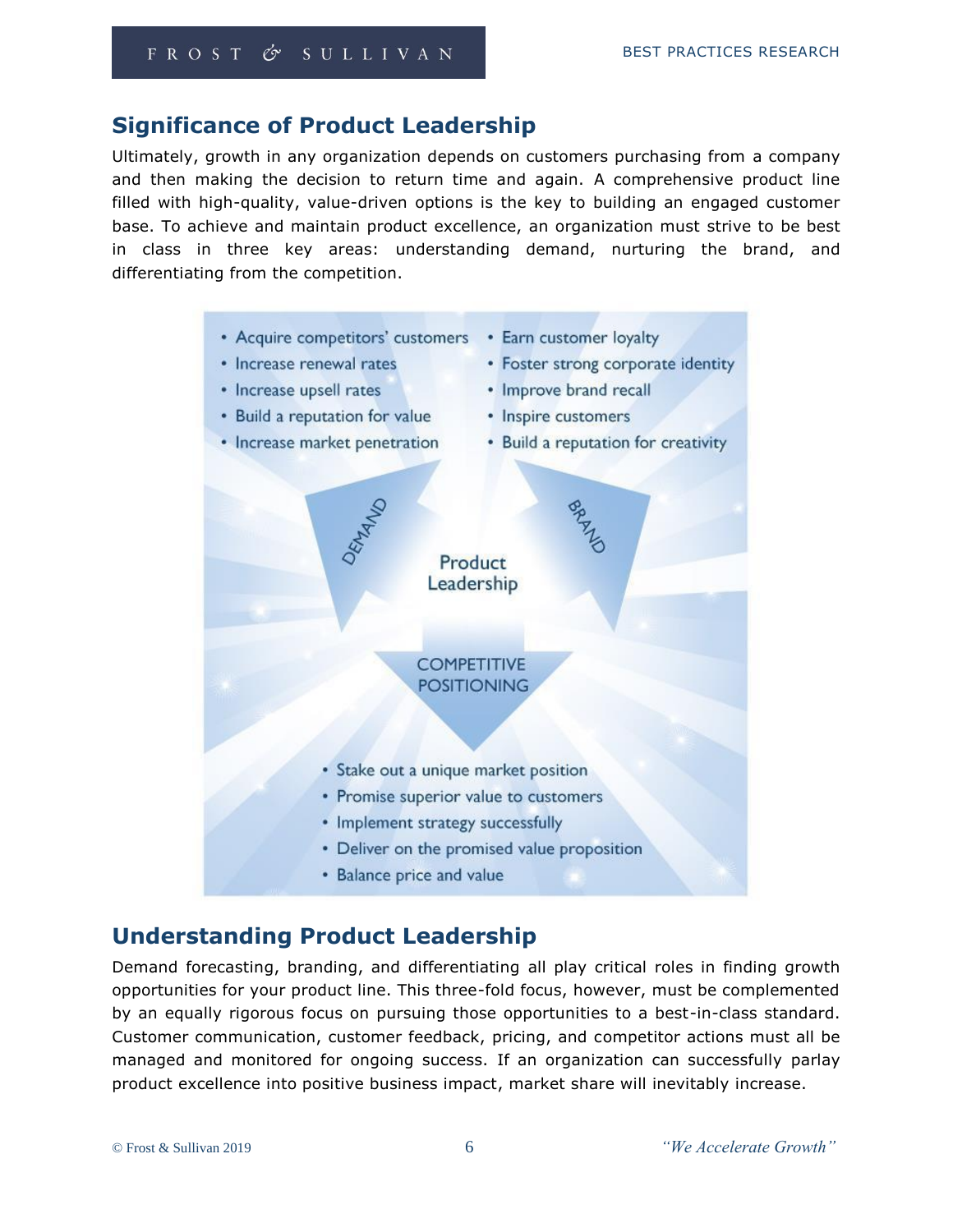## Key Benchmarking Criteria

For the Product Leadership Award, Frost & Sullivan analysts independently evaluated 2 key factors—Product Family Attributes and Business Impact—according to the criteria identified below.

### *Product Family Attributes*

#### **Criterion 1: Match to Needs**

Requirement: Customer needs directly influence and inspire the design and positioning of the product family.

#### **Criterion 2: Reliability and Quality**

Requirement: Products consistently meet or exceed customer expectations for performance and length of service.

#### **Criterion 3: Product/Service Value**

Requirement: Products or services offer the best value for the price, compared to similar offerings in the market.

#### **Criterion 4: Positioning**

Requirement: Products or services address unique, unmet needs that competitors cannot easily replicate or replace.

#### **Criterion 5: Design**

Requirement: The product features an innovative design, enhancing both visual appeal and ease of use.

#### *Business Impact*

#### **Criterion 1: Financial Performance**

Requirement: Overall financial performance is strong in terms of revenue, revenue growth, operating margin, and other key financial metrics.

#### **Criterion 2: Customer Acquisition**

Requirement: Product strength enables acquisition of new customers, even as it enhances retention of current customers.

#### **Criterion 3: Operational Efficiency**

Requirement: Staff is able to perform assigned tasks productively, quickly, and to a high quality standard.

#### **Criterion 4: Growth Potential**

Requirements: Product quality strengthens brand, reinforces customer loyalty, and enhances growth potential.

#### **Criterion 5: Human Capital**

Requirement: Company culture is characterized by a strong commitment to product quality and customer impact, which in turn enhances employee morale and retention.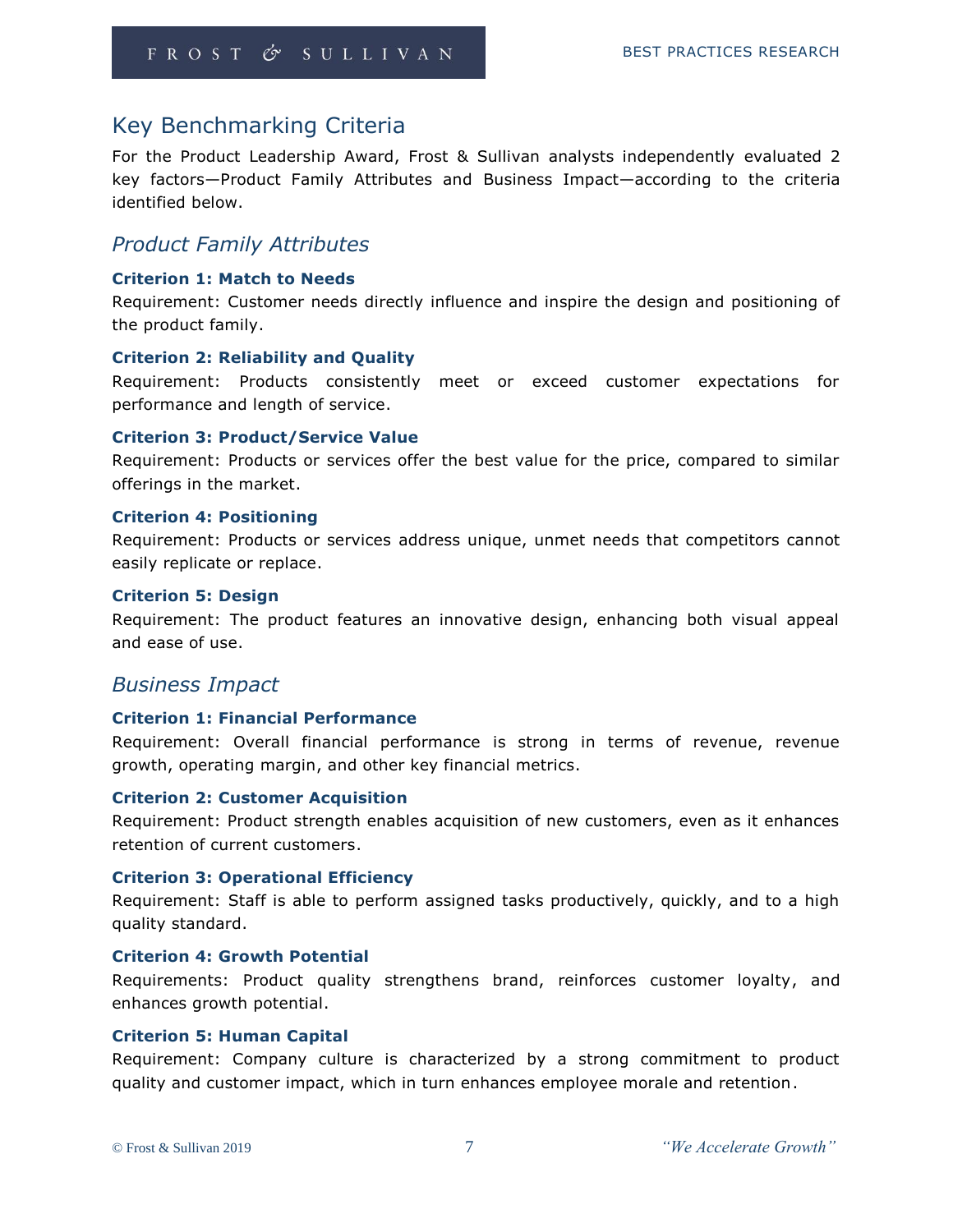#### FROST & SULLIVAN

## **Best Practices Recognition: 10 Steps to Researching, Identifying, and Recognizing Best Practices**

Frost & Sullivan analysts follow a 10-step process to evaluate award candidates and assess their fit with select best practices criteria. The reputation and integrity of the awards are based on close adherence to this process.

| <b>STEP</b>    |                                                          | <b>OBJECTIVE</b>                                                                             | <b>KEY ACTIVITIES</b>                                                                                                                            | <b>OUTPUT</b>                                                                                             |
|----------------|----------------------------------------------------------|----------------------------------------------------------------------------------------------|--------------------------------------------------------------------------------------------------------------------------------------------------|-----------------------------------------------------------------------------------------------------------|
| $\mathbf{1}$   | Monitor,<br>target, and<br>screen                        | Identify award recipient<br>candidates from around the<br>world                              | • Conduct in-depth industry<br>research<br>• Identify emerging industries<br>· Scan multiple regions                                             | Pipeline of candidates that<br>potentially meet all best-<br>practice criteria                            |
| 2              | <b>Perform</b><br>360-degree<br>research                 | Perform comprehensive,<br>360-degree research on all<br>candidates in the pipeline           | • Interview thought leaders<br>and industry practitioners<br>• Assess candidates' fit with<br>best practices criteria<br>• Rank all candidates   | Matrix positioning of all<br>candidates' performance<br>relative to one another                           |
| 3              | Invite<br>thought<br>leadership in<br>best<br>practices  | Perform in-depth<br>examination of all candidates                                            | • Confirm best practices<br>criteria<br>• Examine eligibility of all<br>candidates<br>• Identify any information gaps                            | Detailed profiles of all<br>ranked candidates                                                             |
| 4              | <b>Initiate</b><br>research<br>director<br>review        | Conduct an unbiased<br>evaluation of all candidate<br>profiles                               | • Brainstorm ranking options<br>· Invite multiple perspectives<br>on candidates' performance<br>· Update candidate profiles                      | Final prioritization of all<br>eligible candidates and<br>companion best practices<br>positioning paper   |
| 5              | <b>Assemble</b><br>panel of<br>industry<br>experts       | Present findings to an expert<br>panel of industry thought<br>leaders                        | • Share findings<br>• Strengthen cases for<br>candidate eligibility<br>• Prioritize candidates                                                   | Refined list of prioritized<br>award candidates                                                           |
| 6              | <b>Conduct</b><br>global<br>industry<br>review           | Build consensus on award<br>candidates' eligibility                                          | • Hold global team meeting to<br>review all candidates<br>• Pressure-test fit with criteria<br>• Confirm inclusion of all<br>eligible candidates | Final list of eligible award<br>candidates, representing<br>success stories worldwide                     |
| $\overline{7}$ | <b>Perform</b><br>quality check                          | Develop official award<br>consideration materials                                            | • Perform final performance<br>benchmarking activities<br>• Write nominations<br>• Perform quality review                                        | High-quality, accurate, and<br>creative presentation of<br>nominees' successes                            |
| 8              | <b>Reconnect</b><br>with panel of<br>industry<br>experts | Finalize the selection of the<br>best practices award<br>recipient                           | • Review analysis with panel<br>· Build consensus<br>· Select recipient                                                                          | Decision on which company<br>performs best against all<br>best practices criteria                         |
| 9              | Communicate<br>recognition                               | Inform award recipient of<br>recognition                                                     | • Present award to the CEO<br>• Inspire the organization for<br>continued success<br>• Celebrate the recipient's<br>performance                  | Announcement of award<br>and plan for how recipient<br>can use the award to<br>enhance the brand          |
| 10             | Take<br>strategic<br>action                              | Upon licensing, company is<br>able to share award news<br>with stakeholders and<br>customers | • Coordinate media outreach<br>• Design a marketing plan<br>• Assess award's role in<br>strategic planning                                       | Widespread awareness of<br>recipient's award status<br>among investors, media<br>personnel, and employees |